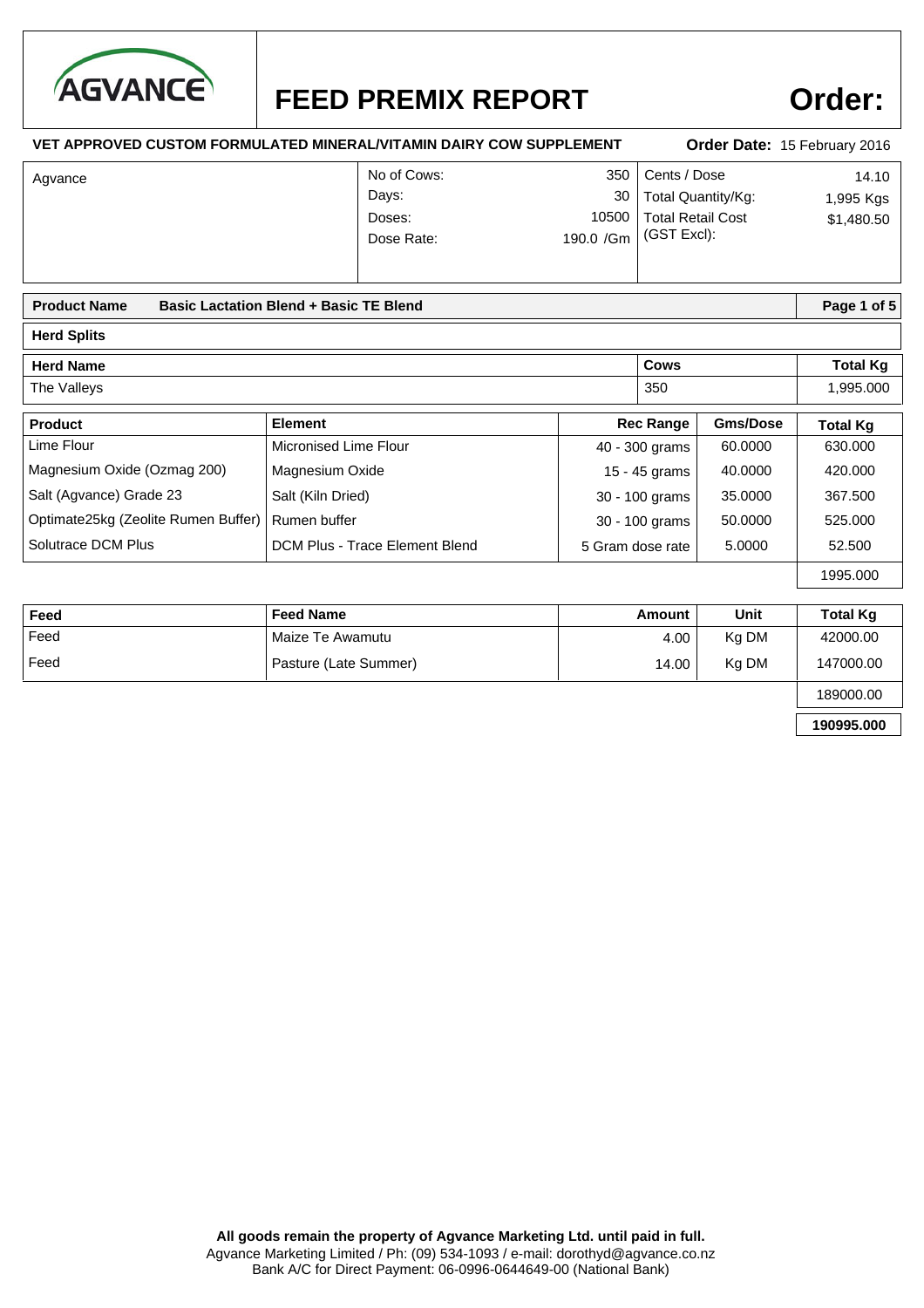

### **Order:**

### **VET APPROVED CUSTOM FORMULATED MINERAL/VITAMIN DAIRY COW SUPPLEMENT**

### **Order Date:** 15 February 2016

| Agvance | No of Cows: |           | 350   Cents / Dose        | 14.10      |
|---------|-------------|-----------|---------------------------|------------|
|         | Days:       |           | 30   Total Quantity/Kg:   | 1,995 Kgs  |
|         | Doses:      |           | 10500   Total Retail Cost | \$1,480.50 |
|         | Dose Rate:  | 190.0 /Gm | (GST Excl):               |            |
|         |             |           |                           |            |
|         |             |           |                           |            |

| <b>Basic Lactation Blend + Basic TE Blend</b><br><b>Product Name</b> |        |        |                                   |          |             |            | Page 2 of $5$      |          |           |           |
|----------------------------------------------------------------------|--------|--------|-----------------------------------|----------|-------------|------------|--------------------|----------|-----------|-----------|
| <b>Breed: Cross Breed</b>                                            |        |        | <b>Cow Status: Late Lactation</b> |          |             |            | DCAD Score: 544.00 |          |           | Very High |
|                                                                      | Р      |        | Ca                                | Mg       |             | κ          | <b>Na</b>          |          | s         | <b>CI</b> |
| <b>Total Diet</b>                                                    | 53     |        | 126                               | 59       |             | 500        | 72                 |          | 32        | 144       |
| Requirement                                                          | 54.60  |        | 94.60                             | 32.70    |             | 185.50     | 43.70              |          | 36.40     | 52.80     |
|                                                                      | Cu     | Zn     | Co                                |          | Mn          | <b>Se</b>  | в                  | Vit A    | Vit D     | Vit E     |
| <b>Total Diet</b>                                                    | 257    | 1.072  | 18                                | 12       | 1,407       | 6          | 94                 | 218,800  |           | 3,568     |
| Requirement                                                          | 180.00 | 700.00 | $1.30$ ppm                        | 8.00 ppm | $12.00$ ppm | $5.00$ ppm | 140.00             | 53000.00 | 755.00 IU | 780.00 mg |

|            | Weight (Kg DM) | Energy         | <b>Effective Fibre</b> | <b>Crude Protein</b> | Fat       |
|------------|----------------|----------------|------------------------|----------------------|-----------|
| Total Diet | 18.19 Kg DM    | 177.00 ME (MJ) | 9680.00(g)             | 2200.00(g)           | 470.00(g) |

CLIENT COMMENTS: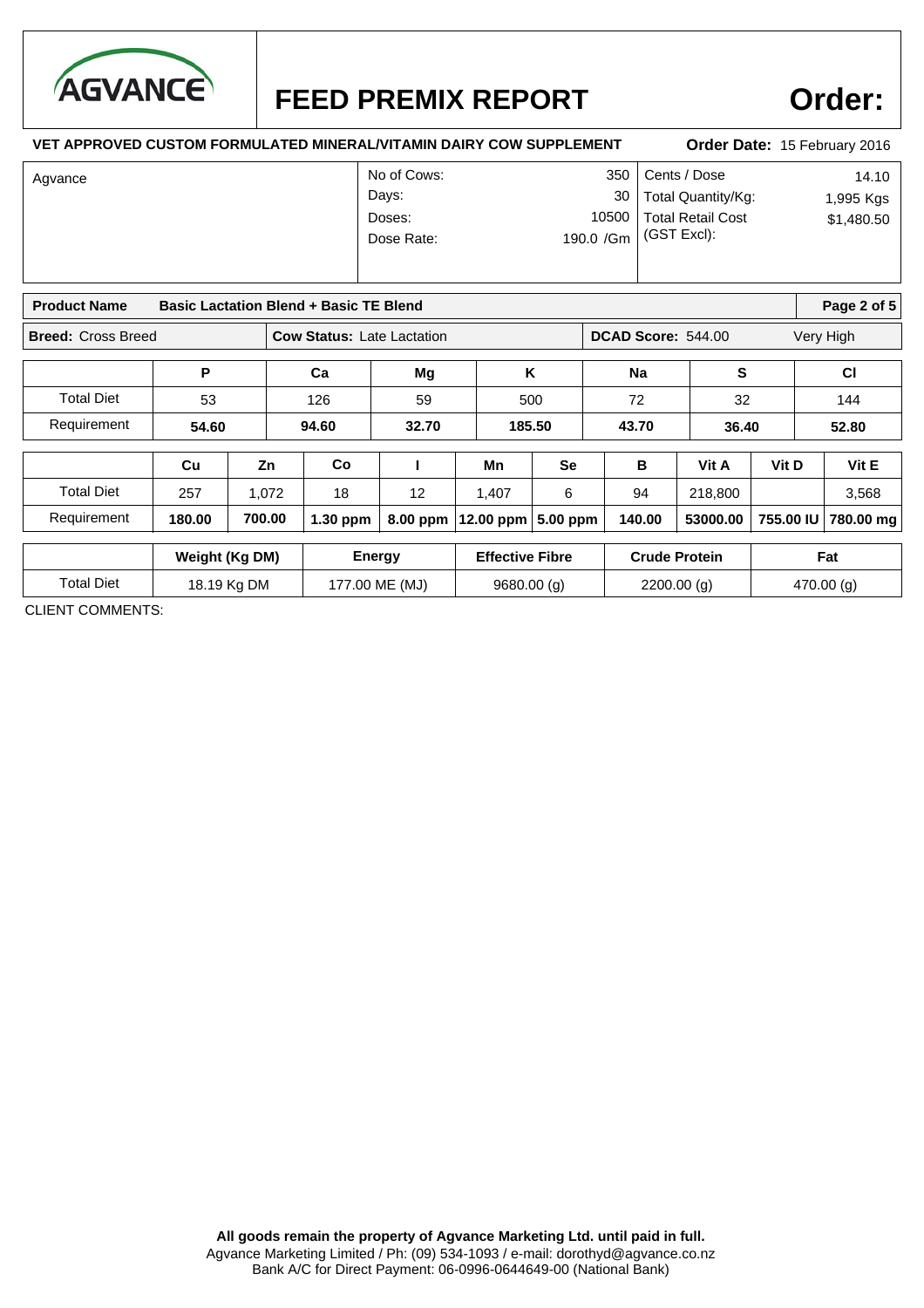

### **Order:**

#### Cents / Dose 14.10 **VET APPROVED CUSTOM FORMULATED MINERAL/VITAMIN DAIRY COW SUPPLEMENT** Total Retail Cost \$1,480.50 (GST Excl): 350 Total Quantity/Kg: No of Cows: Doses: 10500 Dose Rate: Days: 30 **Order Date:** 15 February 2016 190.0 /Gm Agvance 1,995 Kgs

|                | <b>Basic Lactation Blend + Basic TE Blend</b><br><b>Product Name</b> |  | Page 3 of 5           |             |
|----------------|----------------------------------------------------------------------|--|-----------------------|-------------|
| <b>Element</b> |                                                                      |  | <b>Product / Feed</b> | <b>Dose</b> |
| B              | Boron                                                                |  | Maize Te Awamutu      | 10.00       |
| B              | Boron                                                                |  | Pasture (Late Summer) | 84.00       |
|                |                                                                      |  |                       | 94.00       |

| <b>Element</b> |         | <b>Product / Feed</b> | <b>Dose</b> |
|----------------|---------|-----------------------|-------------|
| Ca             | Calcium | Pasture (Late Summer) | 91.00       |
| Ca             | Calcium | Lime Flour            | 24.00       |
| Ca             | Calcium | Maize Te Awamutu      | 11.20       |
|                |         |                       | 126.20      |

| <b>Element</b> |          | <b>Product / Feed</b>   | <b>Dose</b> |
|----------------|----------|-------------------------|-------------|
| CI             | Chlorine | Maize Te Awamutu        | 10.80       |
| СI             | Chlorine | Salt (Agvance) Grade 23 | 21.00       |
| СI             | Chlorine | Pasture (Late Summer)   | 112.00      |
|                |          |                         | 143.80      |

| <b>Element</b> |        | <b>Product / Feed</b> | <b>Dose</b> |
|----------------|--------|-----------------------|-------------|
| ' Co           | Cobalt | Pasture (Late Summer) | 1.40        |
| l Co           | Cobalt | Solutrace DCM Plus    | 16.00       |
| Co             | Cobalt | Maize Te Awamutu      | 0.16        |
|                |        |                       | 17.56       |

| <b>Element</b> |        | <b>Product / Feed</b> | <b>Dose</b> |
|----------------|--------|-----------------------|-------------|
| l Cu           | Copper | Solutrace DCM Plus    | 125.00      |
| Cu             | Copper | Pasture (Late Summer) | 112.00      |
| l Cu           | Copper | Maize Te Awamutu      | 20.00       |
|                |        |                       | 257.00      |

| <b>Element</b> | <b>Product / Feed</b> | <b>Dose</b> |
|----------------|-----------------------|-------------|
| Fe<br>Iron     | Maize Te Awamutu      | 600.00      |
| Fe<br>Iron     | Pasture (Late Summer) | 3,500.00    |
|                |                       | 4,100.00    |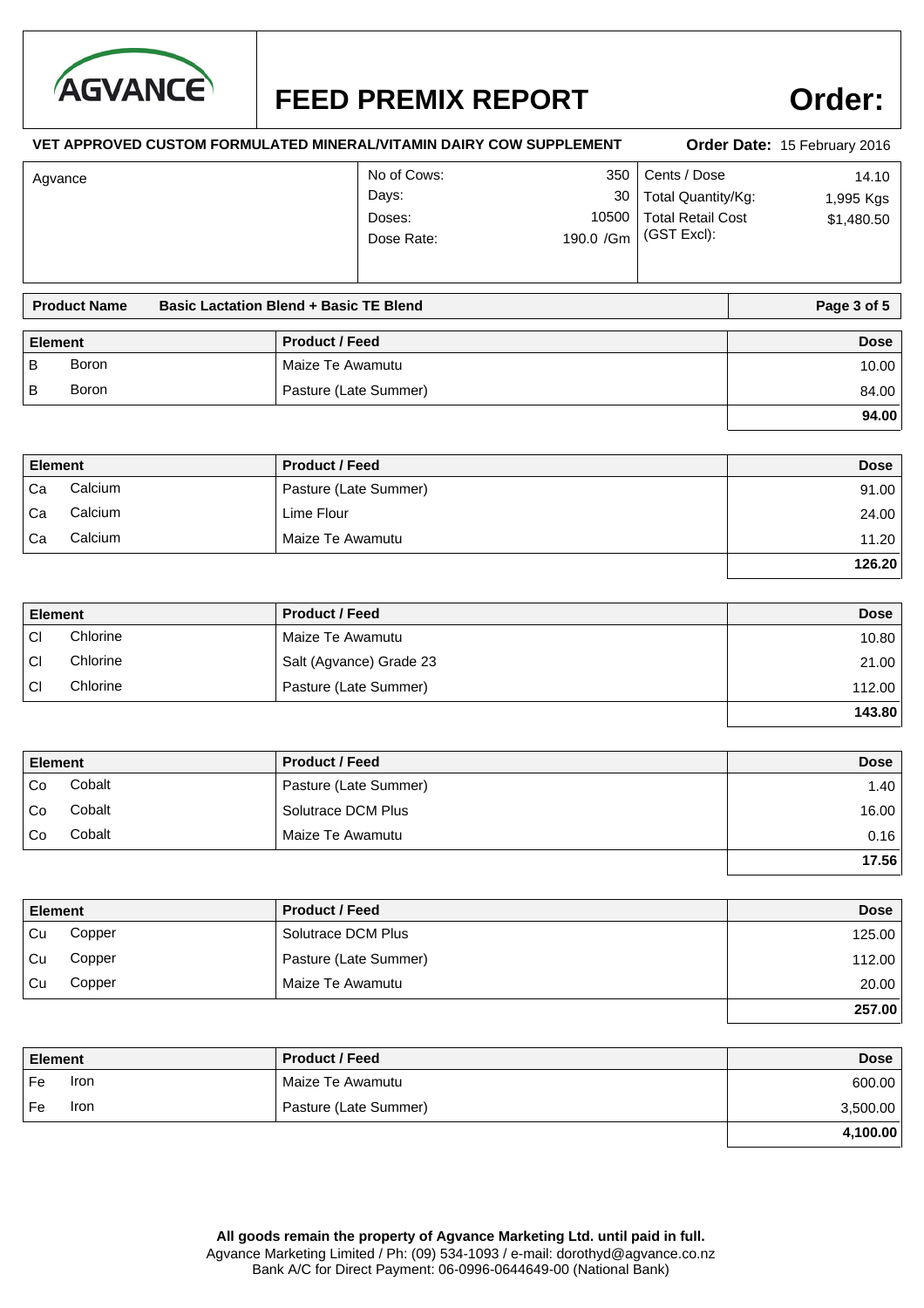

**VET APPROVED CUSTOM FORMULATED MINERAL/VITAMIN DAIRY COW SUPPLEMENT**

# **Order:**

#### Cents / Dose 14.10 Total Retail Cost \$1,480.50 (GST Excl): 350 Total Quantity/Kg: No of Cows: Doses: 10500 Dose Rate: Days: 30 **Order Date:** 15 February 2016 190.0 /Gm Agvance 1,995 Kgs

|                | <b>Basic Lactation Blend + Basic TE Blend</b><br><b>Product Name</b> |                       | Page 4 of 5 |
|----------------|----------------------------------------------------------------------|-----------------------|-------------|
| <b>Element</b> |                                                                      | <b>Product / Feed</b> | <b>Dose</b> |
|                | lodine                                                               | Pasture (Late Summer) | 1.96        |
|                | lodine                                                               | Solutrace DCM Plus    | 10.00       |
|                | lodine                                                               | Maize Te Awamutu      | 0.08        |
|                |                                                                      |                       | 12.04       |

| <b>Element</b> |           | <b>Product / Feed</b> | <b>Dose</b> |
|----------------|-----------|-----------------------|-------------|
|                | Potassium | Maize Te Awamutu      | 52.00       |
| К              | Potassium | Pasture (Late Summer) | 448.00      |
|                |           |                       | 500.00      |

| <b>Element</b> |           | <b>Product / Feed</b>       | <b>Dose</b> |
|----------------|-----------|-----------------------------|-------------|
| Mg             | Magnesium | Pasture (Late Summer)       | 32.20       |
| Ma             | Magnesium | Maize Te Awamutu            | 4.96        |
| ∣ Mg           | Magnesium | Magnesium Oxide (Ozmag 200) | 22.00       |
|                |           |                             | 59.16       |

| <b>Element</b> |           | <b>Product / Feed</b> | <b>Dose</b> |
|----------------|-----------|-----------------------|-------------|
| ∣Mn            | Manganese | Solutrace DCM Plus    | 75.00       |
| l Mn           | Manganese | Maize Te Awamutu      | 72.00       |
| l Mn           | Manganese | Pasture (Late Summer) | 1,260.00    |
|                |           |                       | 1,407.00    |

| Element |            | <b>Product / Feed</b> | <b>Dose</b> |
|---------|------------|-----------------------|-------------|
| l Mo    | Molybdenum | Pasture (Late Summer) | 14.00       |
| l Mo    | Molybdenum | Maize Te Awamutu      | 3.00        |
|         |            |                       | 17.00       |

| <b>Element</b> |        | <b>Product / Feed</b>   | <b>Dose</b> |
|----------------|--------|-------------------------|-------------|
| Na             | Sodium | Maize Te Awamutu        | 2.80        |
| Na             | Sodium | Pasture (Late Summer)   | 56.00       |
| Na             | Sodium | Salt (Agvance) Grade 23 | 13.65       |
|                |        |                         | 72.45       |